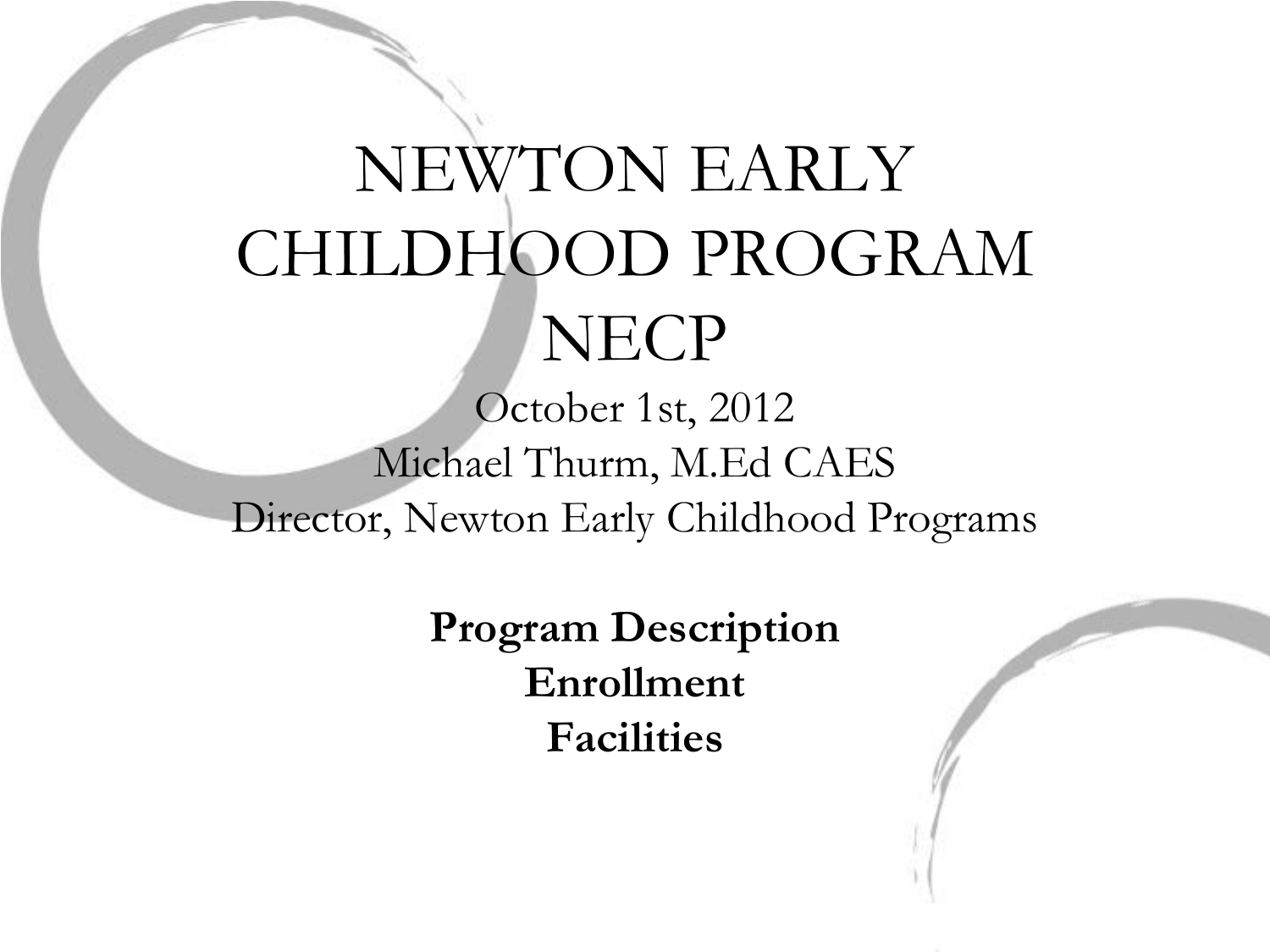# WHO IS SERVED?

- Students with special needs are Newton residents eligible to receive special education services on an Individualized Education Program (IEP)
- Typically developing peers are primarily Newton residents, though some reside in neighboring districts, who attend NECP via tuition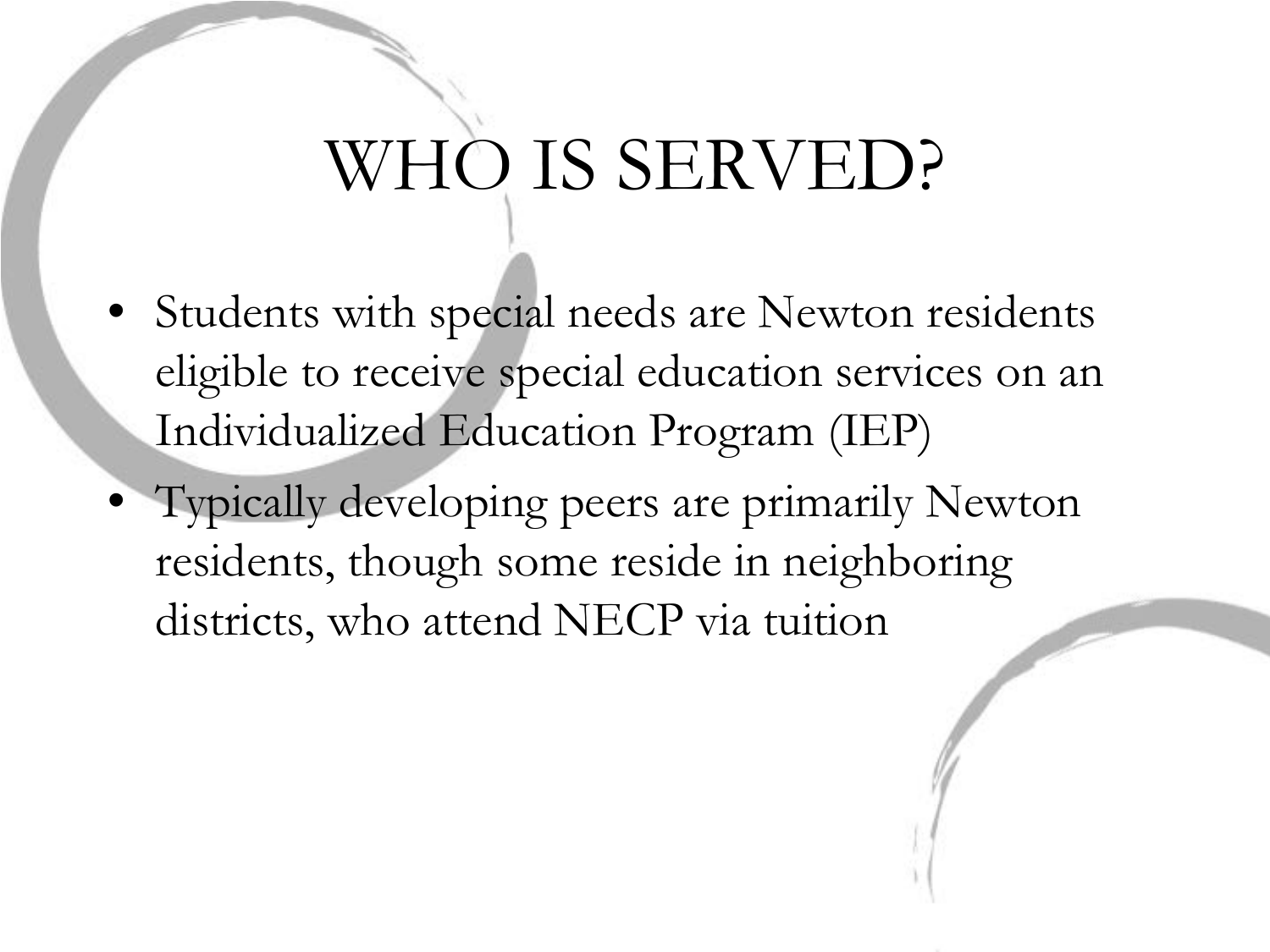## CLASSROOMS and HOURS

- 8 Morning Integrated Classrooms-Ed Center/LE 9:00-12:00 Monday-Friday
- 2 Extended Day Integrated Classrooms-Ed Center
	- 8:30-1:30 four days/week
	- 8:30-12:00 one day/week
- 1 Self-Contained Classroom-Ed Center
	- 8:30-2:30 three days/week 8:30-2:00 one day/week 8:30-12:00 one day/week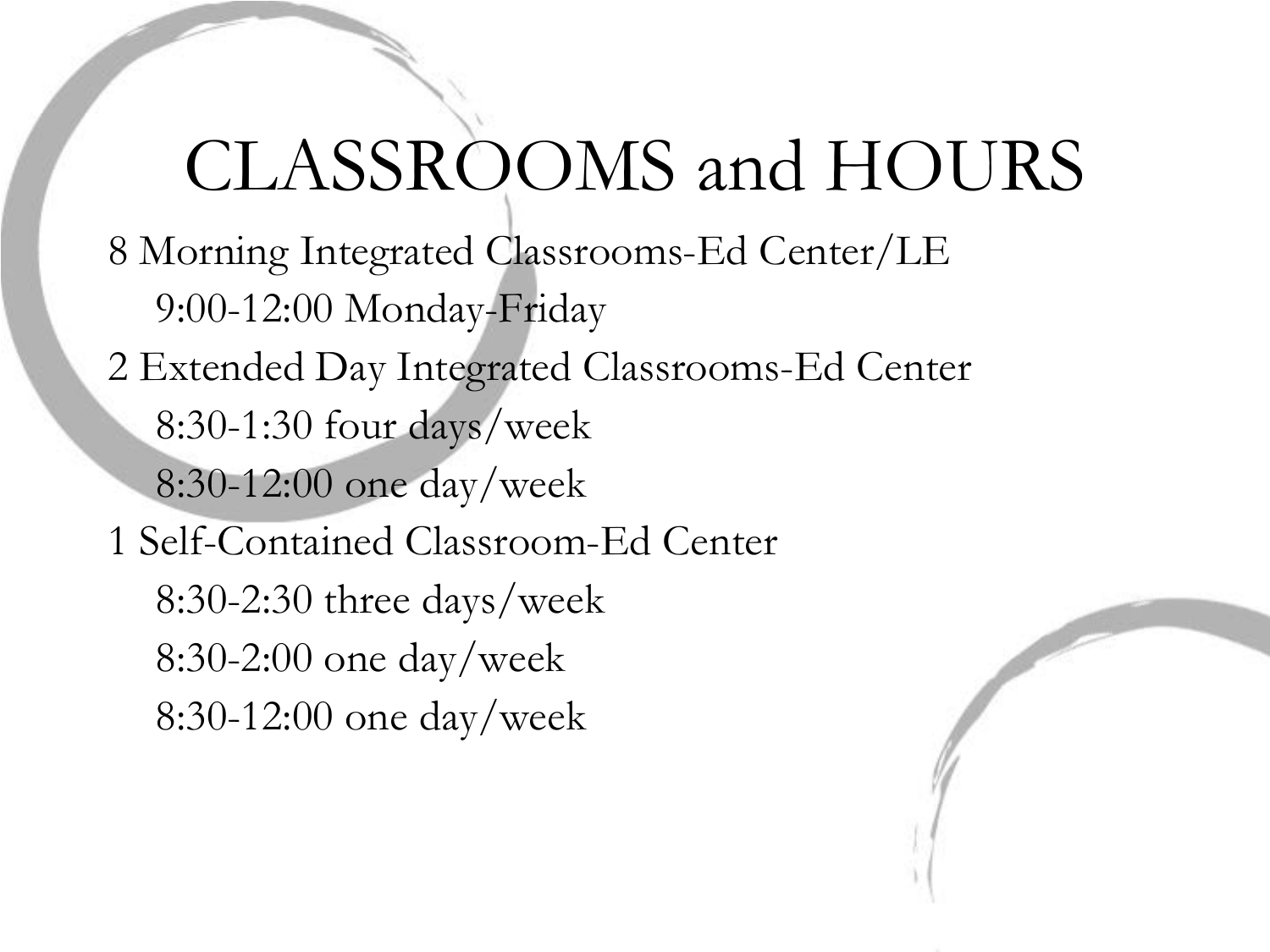# CLASSROOM STAFF

- Each classroom is taught by a Masters level special education teacher
- Each classroom is supported by paraprofessionals, including teaching assistants and behavior therapists
- Each classroom is supported by a variety of related service staff (e.g. speech/language pathologists, occupational therapists, physical therapists, etc.) as part of a transdisciplinary team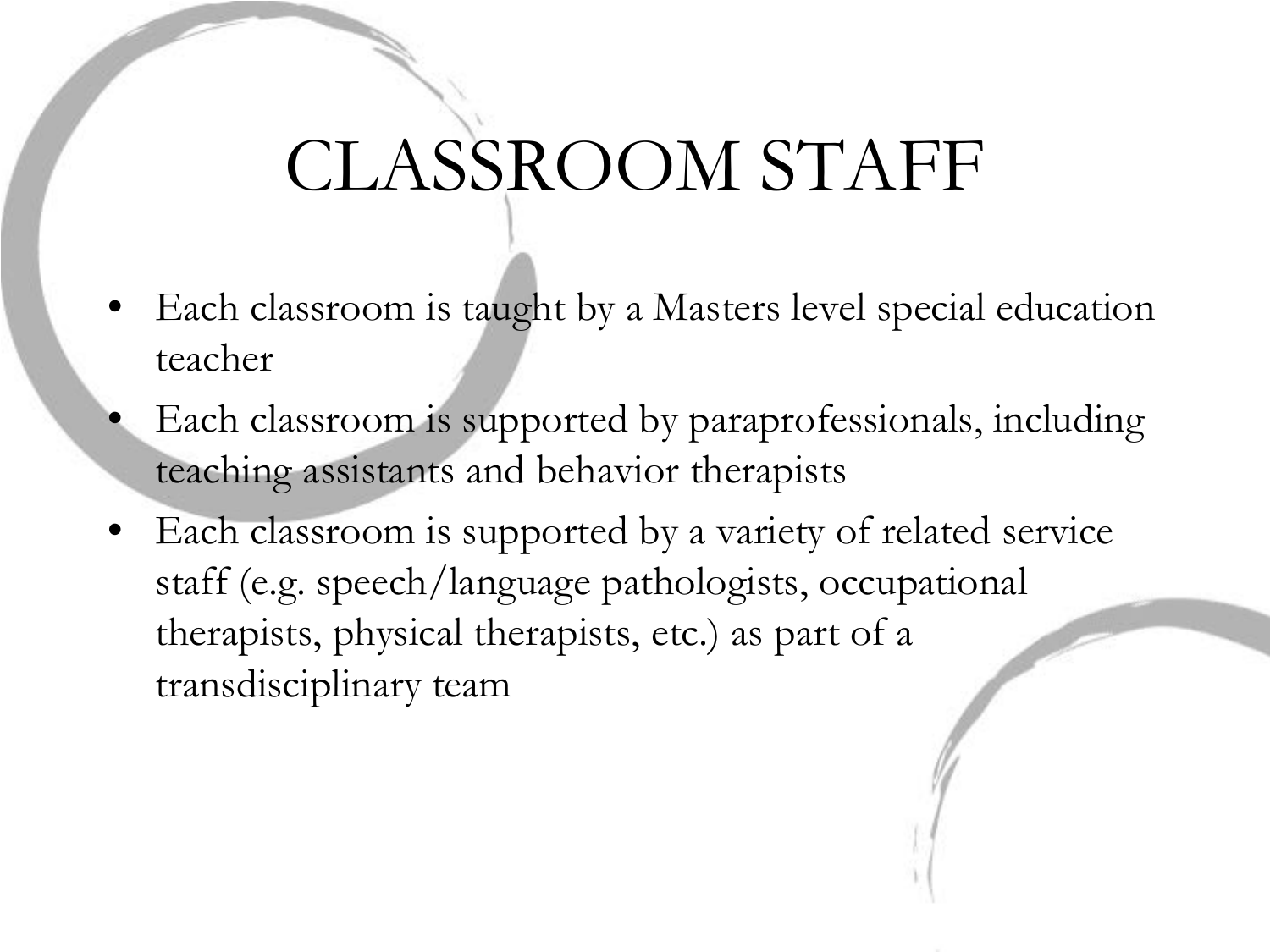## PROGRAM TUITION

Students with special needs attend under Free and Appropriate Public Education (FAPE). Enrollment for Typical Peers is Tuition Based 2012-2013 School Year:

> 9:00am - 12:00pm Program \$4,615.58 8:30am - 1:30pm Program \$6,684.02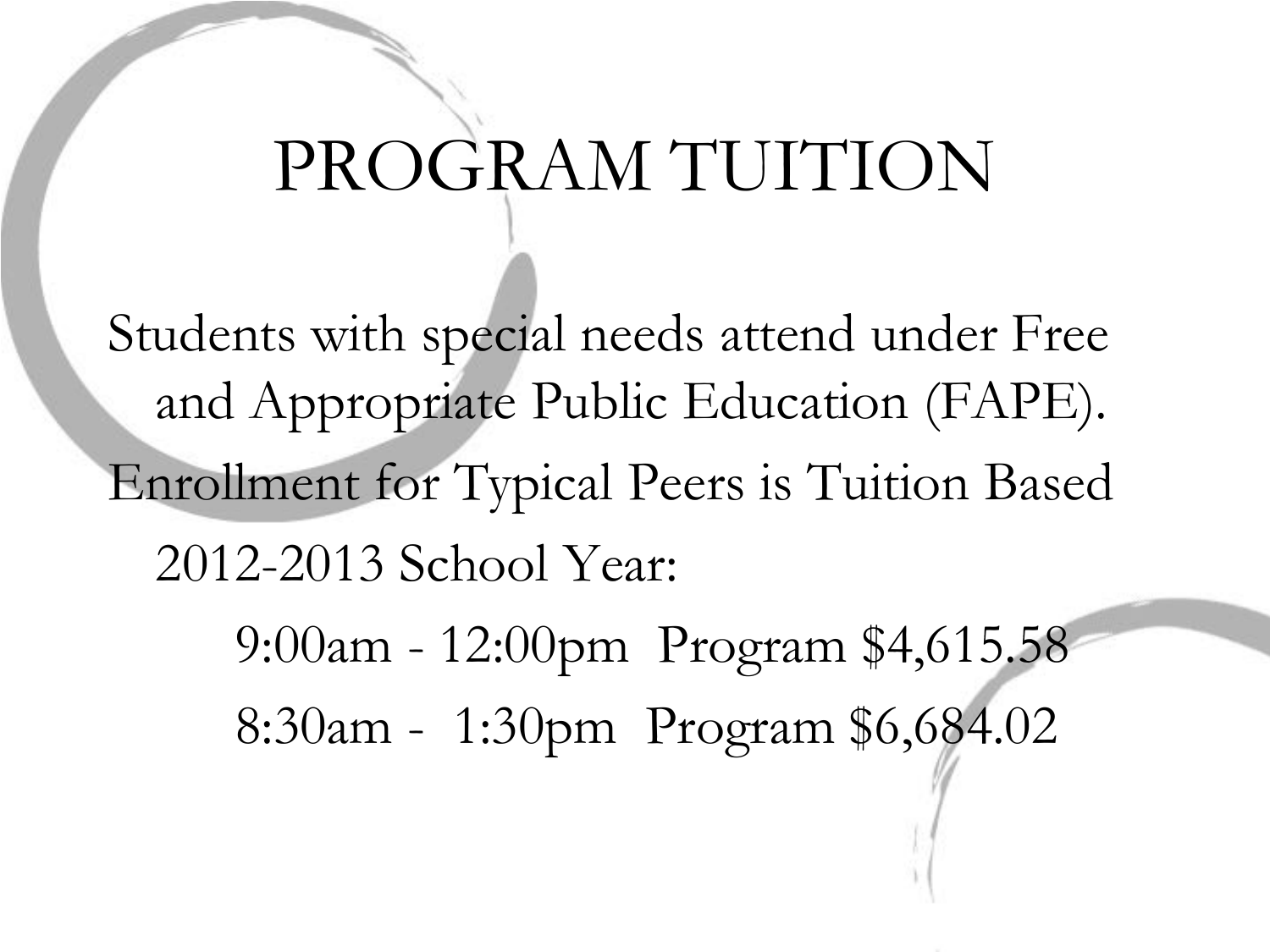# ENROLLMENT

- As of October 1, 2012
	- Total Enrollment: 216
	- Students with special needs enrolled in preschool classrooms: 67
	- Typically developing students enrolled in preschool classrooms: 73
	- Students with special needs receiving related services only: 76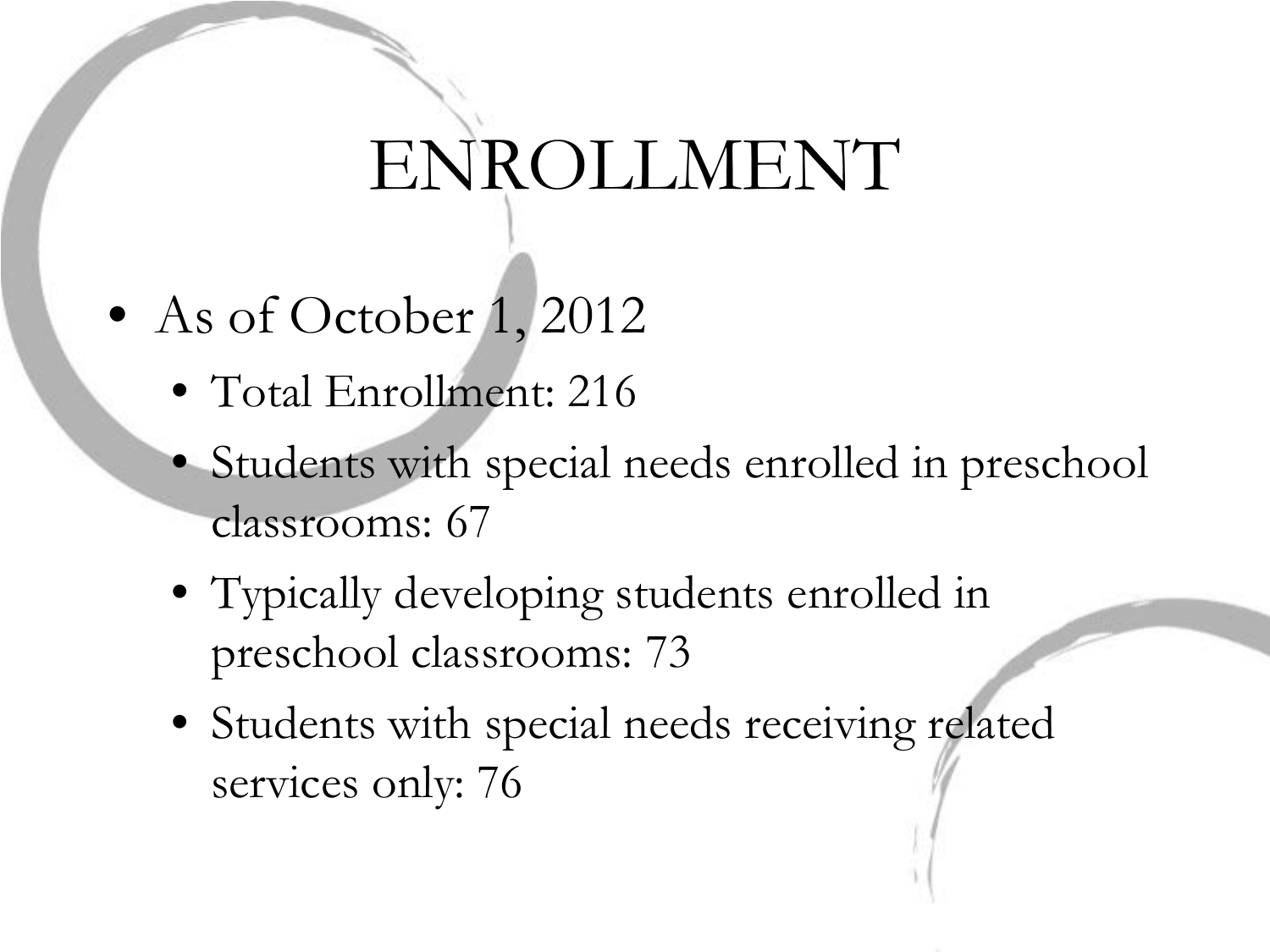# Classroom Enrollment for Students with Special Needs

|           | October 1st         | June 1st            | <b>School Year Increase</b> |
|-----------|---------------------|---------------------|-----------------------------|
| 2009/2010 | 64                  | 81                  | $+17$                       |
| 2010/2011 | 63                  | 78                  | $+15$                       |
| 2011/2012 | 59                  | 81                  | $+22$                       |
| 2012/2013 | 67                  | (85)<br>(projected) | $(+18)$<br>(projected)      |
| 2013/2014 | (63)<br>(projected) | (81)<br>(projected) | $(+18)$<br>(projected)      |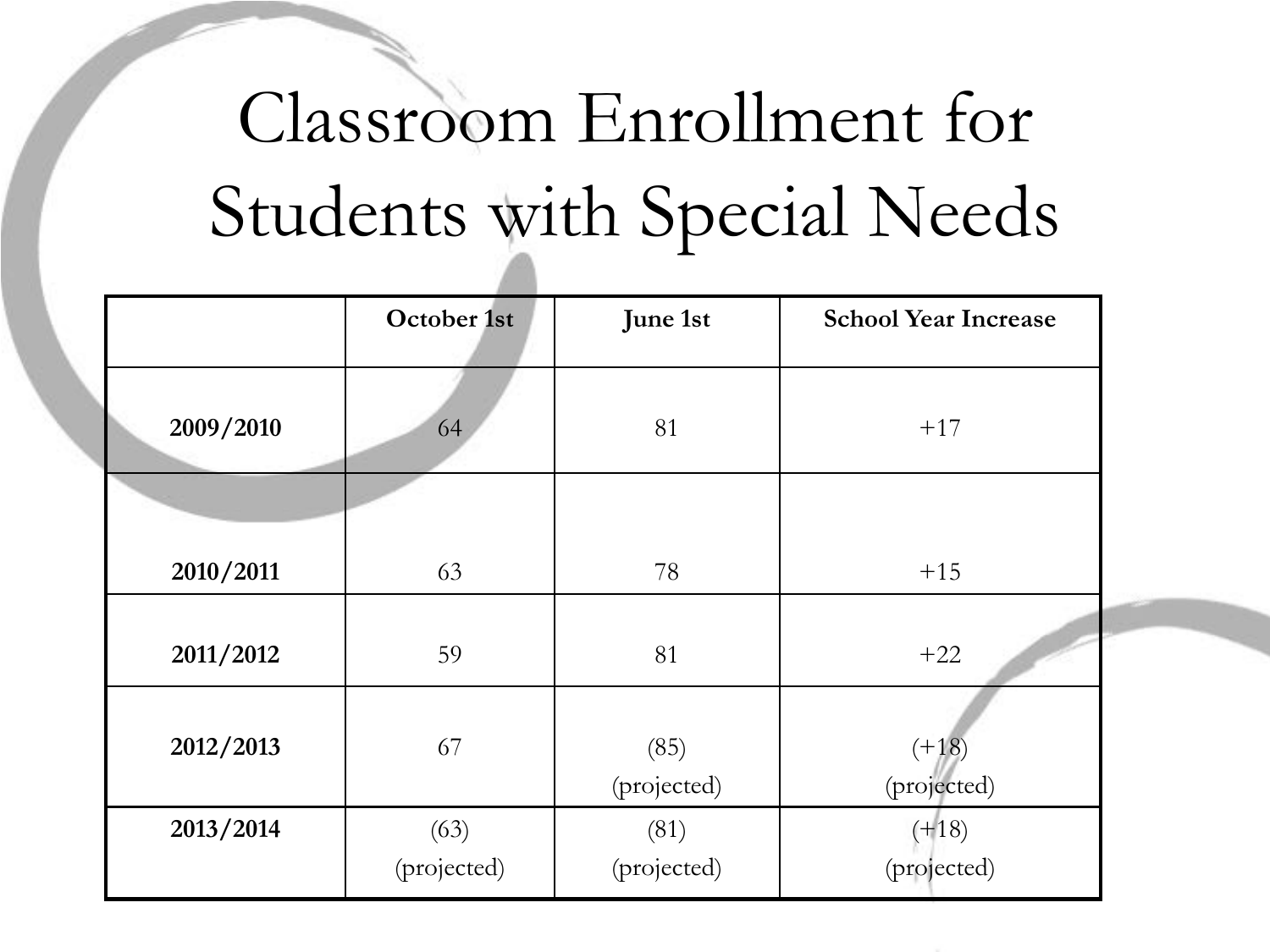# Related Services Only Enrollment for Students with Special Needs

|           | <b>October 1st</b>  | <b>June 1st</b>      | <b>School Year</b><br>Increase |
|-----------|---------------------|----------------------|--------------------------------|
| 2009/2010 | 65                  | 126                  | $+61$                          |
| 2010/2011 | 55                  | 117                  | $+62$                          |
| 2011/2012 | 60                  | 117                  | $+57$                          |
| 2012/2013 | 76                  | (136)<br>(projected) | $(+60)$<br>(projected)         |
| 2013/2014 | (64)<br>(projected) | (124)<br>(projected) | $(+60)$<br>(projected)         |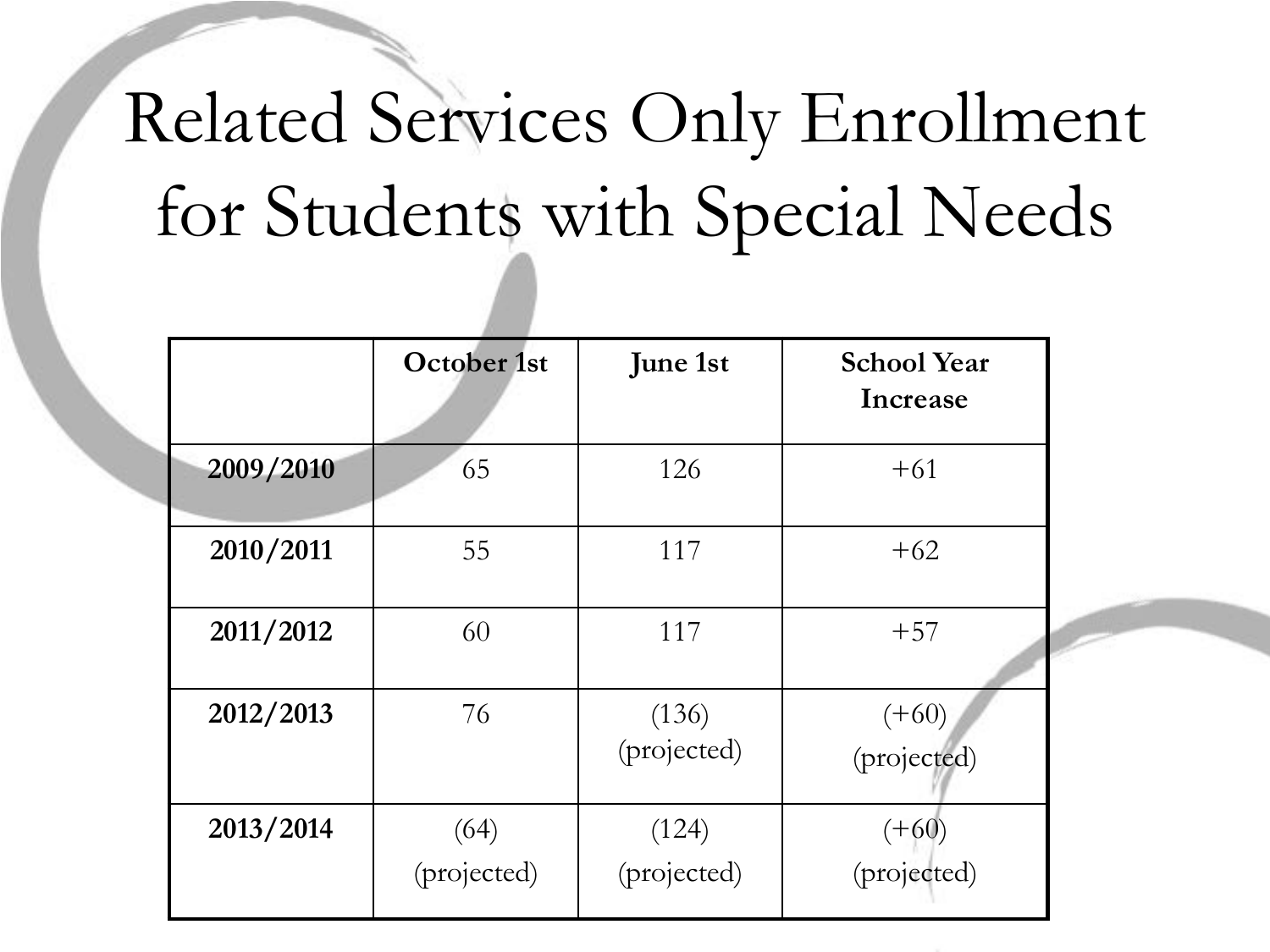### Total Enrollment Numbers

**Total Enrollment =** Students with special needs enrolled in classrooms **+** students with special needs receiving related services only **+** typically developing peers

|             | <b>October 1st</b> | <b>June 1st</b> | <b>School Year</b><br>Increase |
|-------------|--------------------|-----------------|--------------------------------|
| 2009/2010   | 200                | 280             | $+80$                          |
| 2010/2011   | 192                | 274             | $+82$                          |
| 2011/2012   | 193                | 273             | $+80$                          |
| 2012/2013   | 216                | (298)           | $(+82)$                        |
|             |                    | (projected)     | (projected)                    |
| 2013/2014   | (200)              | (282)           | $(+82)$                        |
| (projected) | (projected)        | (projected)     | (projected)                    |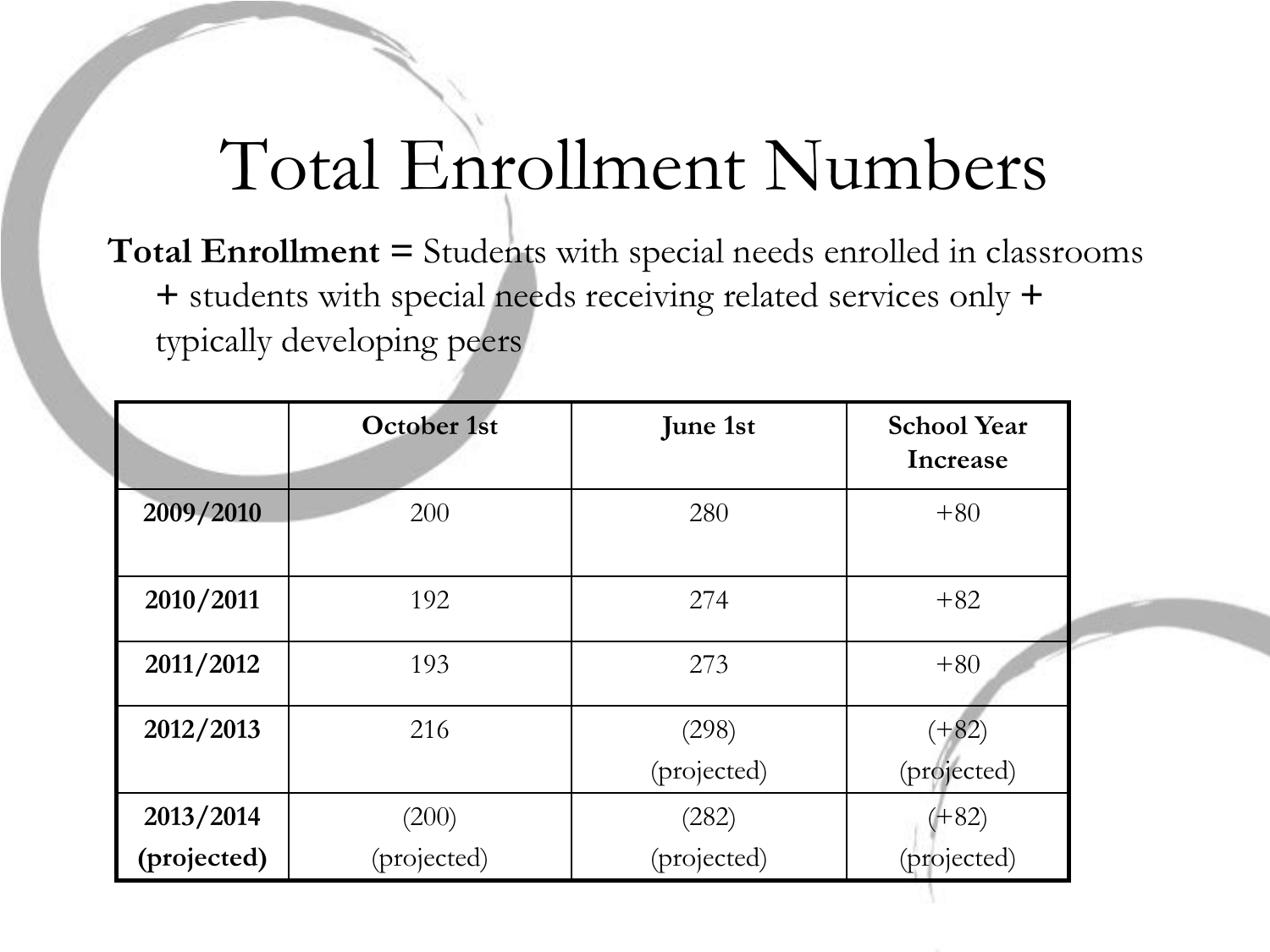## Benefits of a Single Site Facility

- **I. Program Flexibility and Space**
- **a. Student transitions**: Single site removes the potential for preschool students to have to transition between two different school locations over the course of two preschool years.
- **b. Recreation facility**: Playground structures at both the Education Center and Lincoln-Eliot are not accessible for students with physical disabilities. Preschool students at Lincoln-Eliot must access a structure designed for and used simultaneously by K-5 students.
- **c. Suitable classroom placements**: Three classrooms and two treatment spaces at Lincoln-Eliot are located on the third floor of the school building, thus requiring multiple trips up and down stairs for young children and limiting placement options for students with physical disabilities.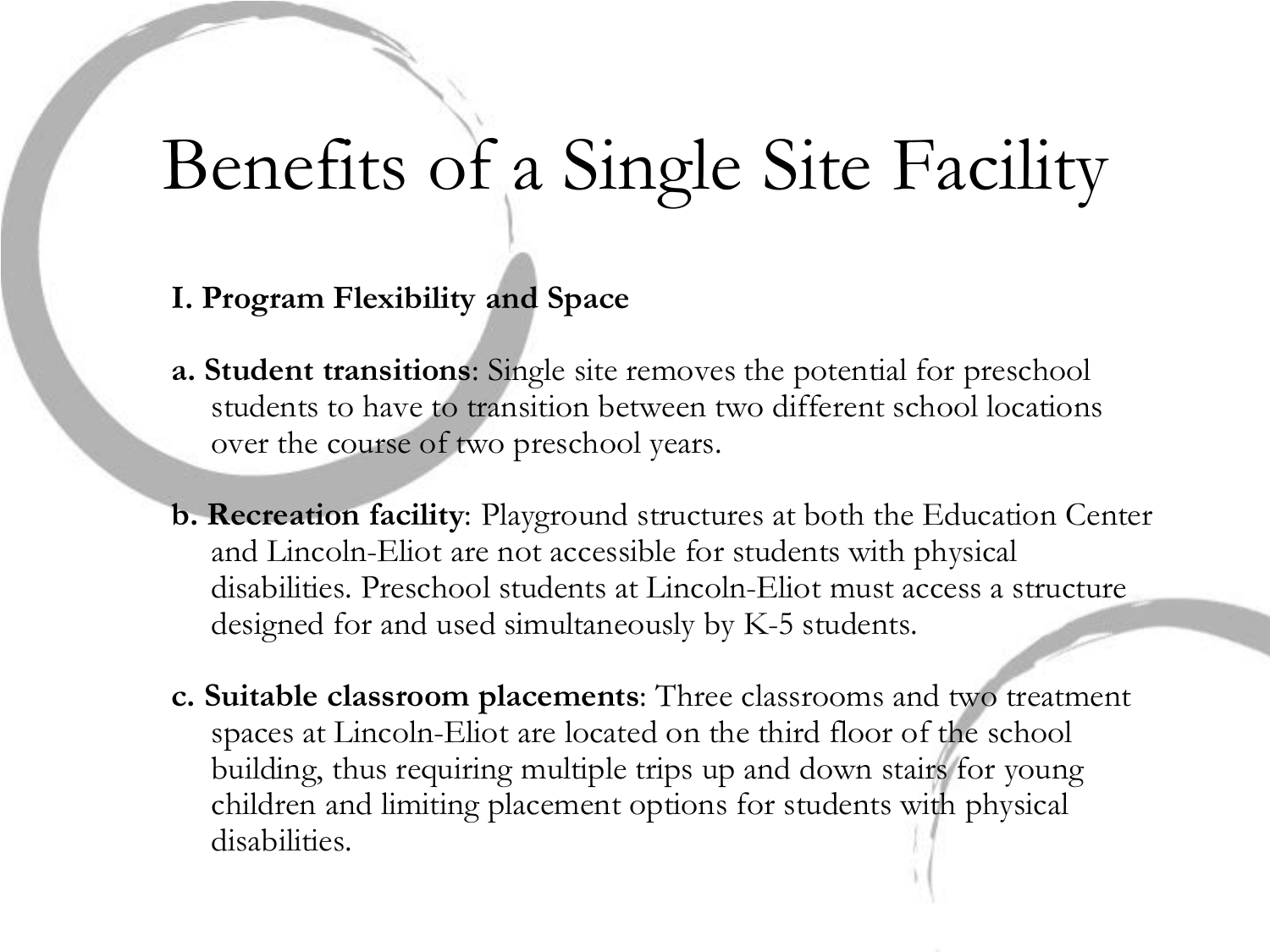#### **II. Greater Collaboration**

**a. Staff collaboration**: Single site allows for enhanced staff collaboration opportunities and more effective participation in district initiatives such as Professional Learning Communities (PLC) and Instructional Rounds

**b. Parent community:** Single site promotes enhanced sense of community as a school program, therefore increasing parent participation and involvement in school decision making and activities.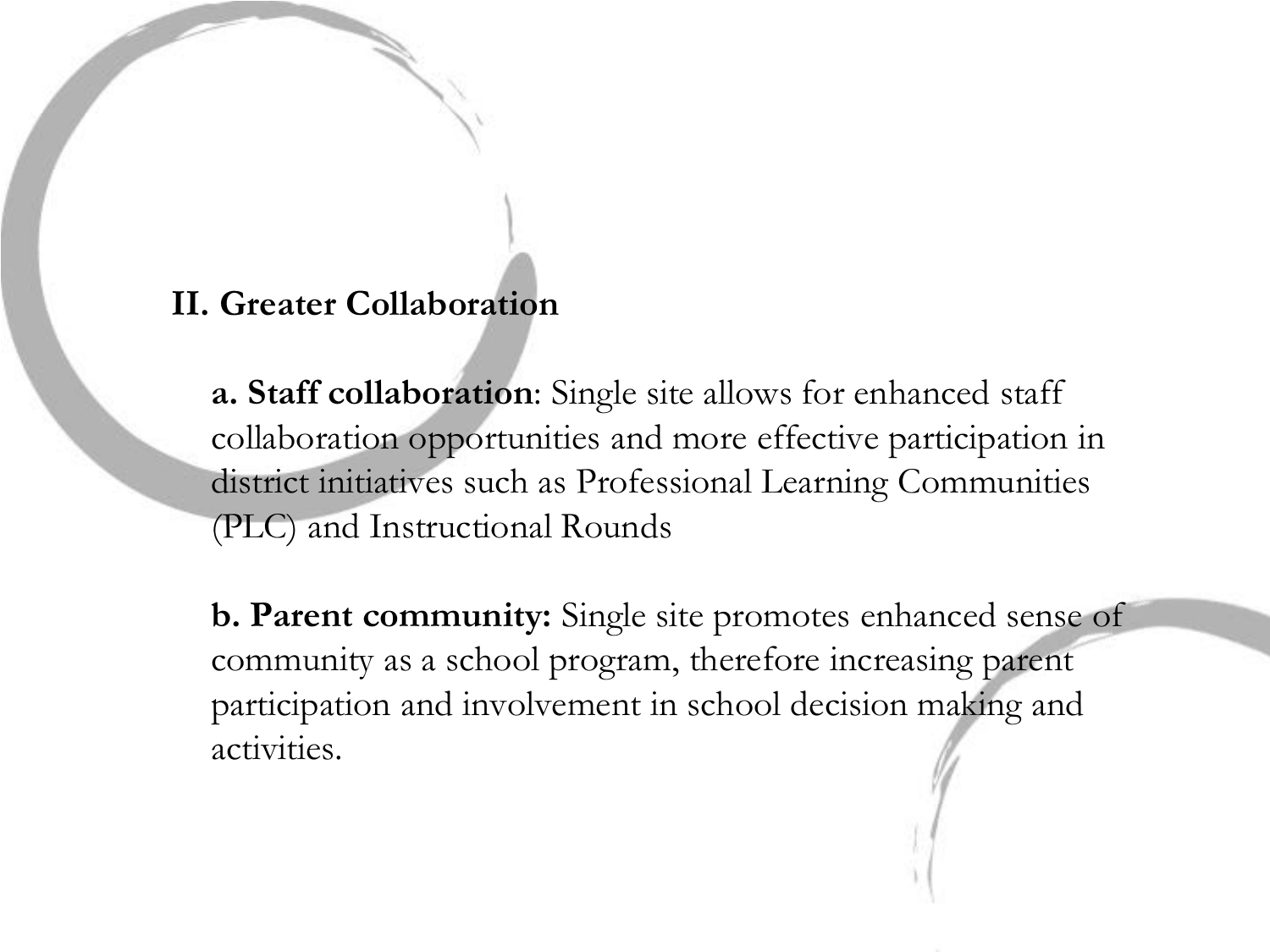#### III. **Potential Revenue and Cost Savings**

- **a. Increase programming options**: Single site will allow for additional program initiatives to increase typical peer enrollment and tuition, including but not limited to:
	- Two day/three day classroom models
	- AM/PM double session classroom models
	- Early morning drop-off program
	- After school care program
- **b. Streamline resources**: Single site will reduce the need for employees to travel between sites, and will potentially reduce transportation costs by condensing bus routes for children living in the same neighborhood currently being routed to separate school locations.